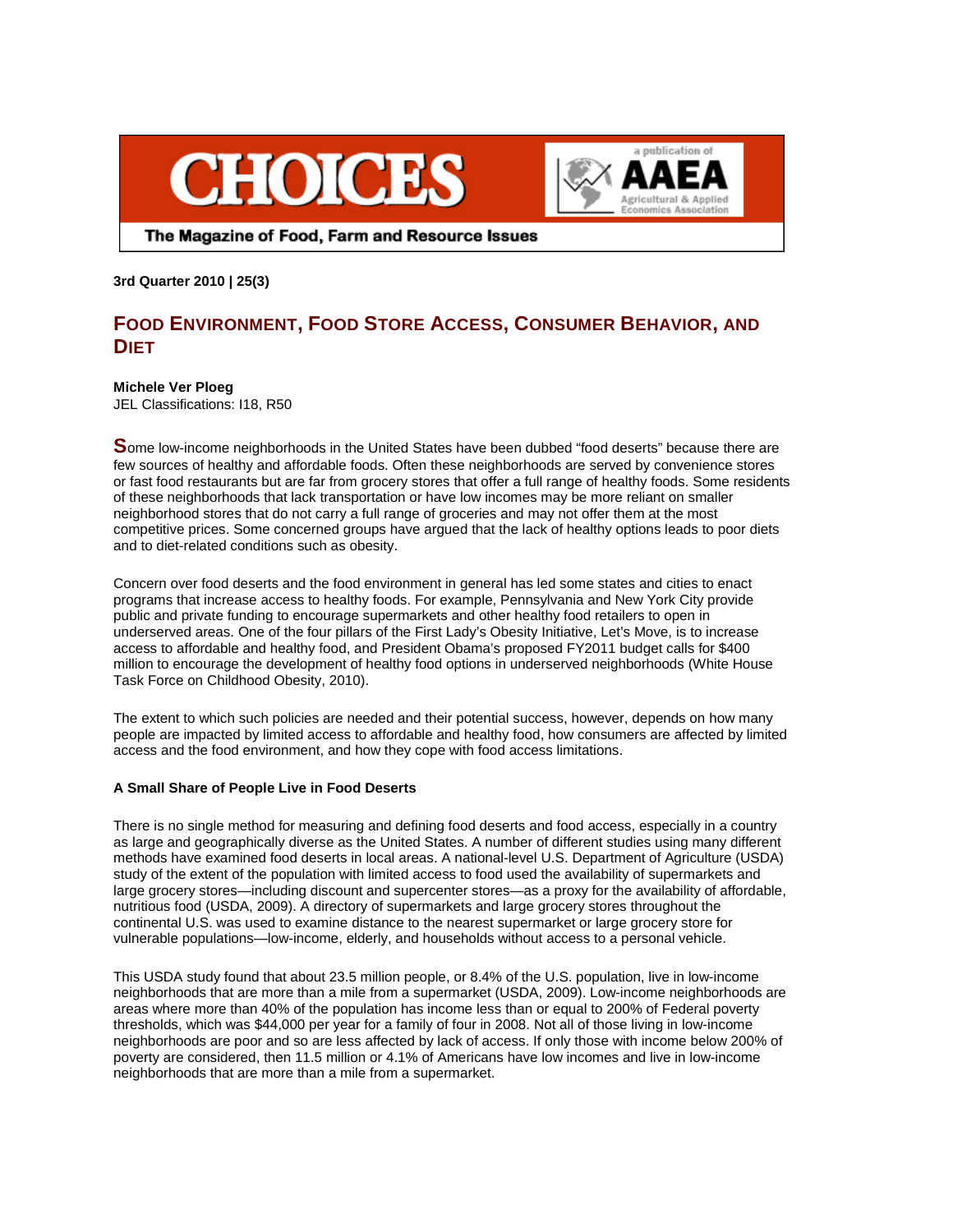Vehicle ownership is another indicator of whether someone who lives far from a grocery store lacks access to healthy food. About 2.3 million households, or 2.2%, live more than a mile from a supermarket and do not have access to a vehicle (USDA, 2009). For these households, lack of transportation poses a barrier to accessing affordable and nutritious food.

## **Healthier Food Environments, Healthier Diets, and Thin Causal Evidence**

Many factors contribute to an individual's body weight and overall dietary health. These include individual factors, such as demographic characteristics, socioeconomic status, education, and preferences for food. Environmental factors can also impact body weight and dietary health. Such factors can include access to stores and restaurants, parks and recreation facilities, sidewalks, and the availability of public transportation, and social environmental factors like crime, neighborhood cohesion, and the social and cultural norms around food. Research has shown that individual factors can explain some differences in who becomes obese or who acquires diabetes, but alone, they cannot account for all the differences in rates of these diseases. The food environment and food store access may help explain differences in diet and health outcomes (Diez-Roux, 2009).

A number of studies have examined the relationship between food access, dietary intake, and obesity. Although results are not universal, most find that better access to supermarkets is associated with healthier diets and reduced risk of obesity, while greater access to convenience stores is associated with increased risk of obesity (Larson, Storey, and Nelson, 2009). In contrast, the relationship between fast food restaurant access and diet and obesity is not as consistent in the literature.

The National Food Stamp Program Survey (NFSPS) has been used to understand how store access was related to food spending—particularly on fruits and vegetables. Rose and Richards (2004) found that those with limited access spent less on fruits than those with better access. USDA (2009) found that those with limited access spent less on noncanned fruits, non-canned vegetables, and milk than those with better access.

These studies suggest a correlation between store access and diet-related outcomes, but none of these studies uses methods that can determine whether store access causes differences in diet or obesity. Only a few studies have used methods that can help assess causal relationships— and their evidence is mixed. Two studies used longitudinal data and a pre-post intervention design to measure how changes in access affect shopping behavior and dietary intake when supermarkets opened in underserved areas in Leeds and Glasgow, UK (Wrigley, Warm, and Margetts, 2003; Cummins et al. 2005). Both found that many sampled individuals from the neighborhood switched their shopping to the new store. Consumption of fruits and vegetables increased modestly in one study—just over one-third of a serving, but did not increase in the other study. Chen et al. (2010) use spatial econometrics to account for how residential choice and social networks influence diet. Accounting for these factors, this study found that proximity to fast food restaurants slightly increases body mass index (BMI), while proximity to grocery stores slightly decreases BMI. The sizes of the total effects were less than half a BMI point but were larger for people who lived very close to a store or restaurant.

### **Low-Income Consumers Shop for the Lowest Prices**

Improved access to sources of healthy foods may have a small impact on diet because those who live in food deserts cope by shopping at supermarkets outside their neighborhoods. As a result, their diets may not change much if a new supermarket opens closer to them. Research on the food-shopping behavior of participants in the Supplemental Nutrition Assistance Program (SNAP)—shows that almost 90% of SNAP benefits are redeemed at supermarkets or large grocery stores (USDA, 2009). Further, while SNAP participants on average lived 1.8 miles from the nearest supermarket, they traveled an average of 4.9 miles to get to the store they most often used to buy groceries (Ohls et al. 1999). Shopping further from home means greater travel and time costs as has been estimated by other studies (Rose et al. 2009; USDA 2009). On the other hand, lower prices at supermarkets and supercenters may offset these travel and time costs.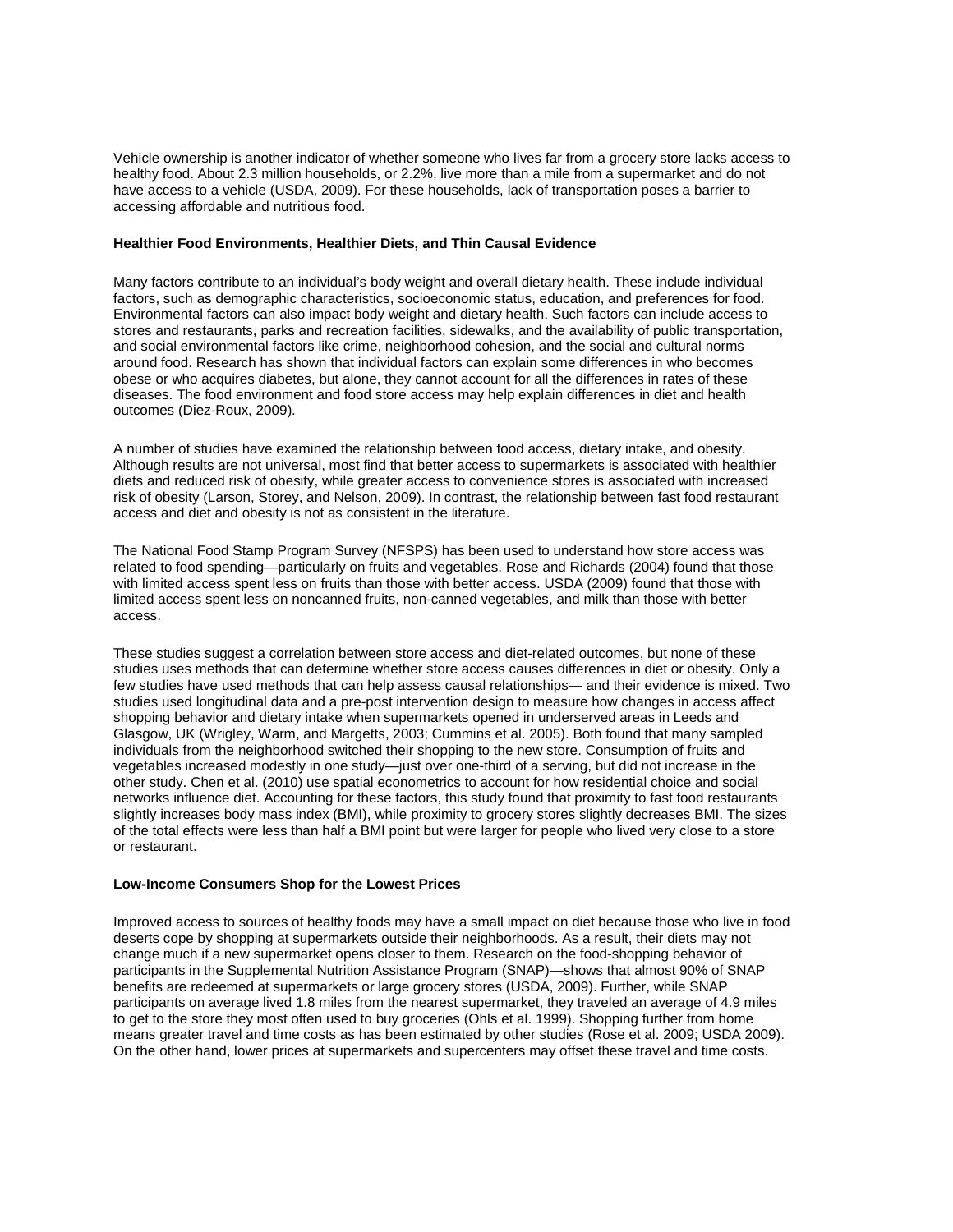The 2009 USDA study also examined prices consumers paid at four different store formats—grocery, convenience, discount/supercenters, and "other"—for three frequently purchased foods—milk, ready-to-eat cereal, and bread. Data on food purchases of approximately 40,000 representative U.S. households were used and characteristics of the foods, such as fat content of milk or product size, were controlled. Results show that convenience store prices were higher than prices at grocery stores—milk prices were 5% higher; cereal, 25% higher; and bread, 10% more. However, food purchases at convenience stores make up just 2% to 3% of total food expenditures for low-income consumers who, along with middle-income consumers, are more likely than higher income consumers to purchase food at supercenters, where prices are lower (Broda, Leibtag, and Weinstein, 2009).

Broda, Leibtag, and Weinstein (2009) used the same household-level purchase data to analyze differences in prices paid for the same food items by consumers with different income levels. The analysis shows that many low-income consumers can find lower prices, but not all. Consumers with annual incomes between \$8,000 and \$30,000 paid the least of all income groups for the same food items. More worrisome, however, is that households with annual incomes less than \$8,000 paid slightly more—between 0.5 to 1.3%—for the same foods compared with those with incomes between \$8,000 and \$30,000. Households with annual incomes over \$100,000 paid the most for the same food items—between 2% to 3% more than poorer households. Presumably this is because they are less likely to shop at supercenters than low- and middleincome consumers, do not buy sale items as often as lower-income consumers, and are less willing to incur the time costs of shopping for the lowest prices.

### **Supply or Demand Factors and Access to Healthy Food**

Economic theory suggests that either supply factors or demand factors or both could cause variation in what and where food stores are available. A neighborhood could lack a supermarket or large grocery store because the costs food retailers face when building and/or operating a store in those locations are higher. Zoning rules, such as the amount of parking required for new businesses, employee training, and security costs have also been cited as reasons for few stores in underserved, poor communities (Food Marketing Institute, 1998; The Reinvestment Fund, 2008). Consumers' demographic and economic characteristics, buying habits, and tastes could also explain why stores do not locate in some areas or carry particular foods. More densely populated neighborhoods and those with growing populations are often able to support more stores. As a result, some less densely populated rural areas, or urban areas with diminishing populations, have fewer supermarkets. Food expenditures increase as income rises, which may explain why higherincome neighborhoods have more supermarkets than some lower income neighborhoods.

Many communities are developing policies to encourage stores to locate in underserved areas or to help existing stores offer more healthy options. The Pennsylvania Fresh Food Financing Initiative is a publicprivate partnership that has used state and Federal funding, along with private funding, to provide grants and loans to develop new stores or refurbish existing stores in underserved markets. This program is the model of the proposed Federal Healthy Food Financing Initiative (HFFI). In other efforts, communities have modified existing corner stores by upgrading coolers; increasing the availability of fruits and vegetables, low-fat milk options, and whole grain foods; or changing the physical layout of the store. Baltimore City created a grocery delivery system to increase access to healthy foods. Grocery ordering, delivery and pick-up, including redemption of SNAP benefits, are available in public libraries in lower-income Baltimore neighborhoods with few sources of healthy food (Schleter, 2010).

There is very little research on the effectiveness of these different private and public policies to improve healthy food spending, diet, and health outcomes. Most policies to reduce the impact of food access limitations have focused on increasing or improving the supply of healthy foods. This could be an important investment in underserved areas for economic, social, and cultural reasons, and it may make it easier for residents of the area to access healthy food. But it is unlikely that these policies will make much of a dent in improving diets, reducing obesity, and improving dietary health unless consumers change their eating habits. Almost two-thirds of Americans are overweight, but national estimates presented here indicate that only 2% to 8% of Americans have limited access to healthy food. Even though most Americans have fabulous access to healthy foods, on average, they eat only about half the recommended daily levels of fruits and vegetables (Report of the Dietary Guidelines Advisory Committee, 2010). Even if supermarkets are accessible to all, it is not clear consumers will significantly improve their diets by shopping at them—supermarkets carry all the unhealthy foods that small corner stores do and usually offer them at lower prices.

It may be that for too many Americans, healthier foods are not the easiest choices to make. Less healthy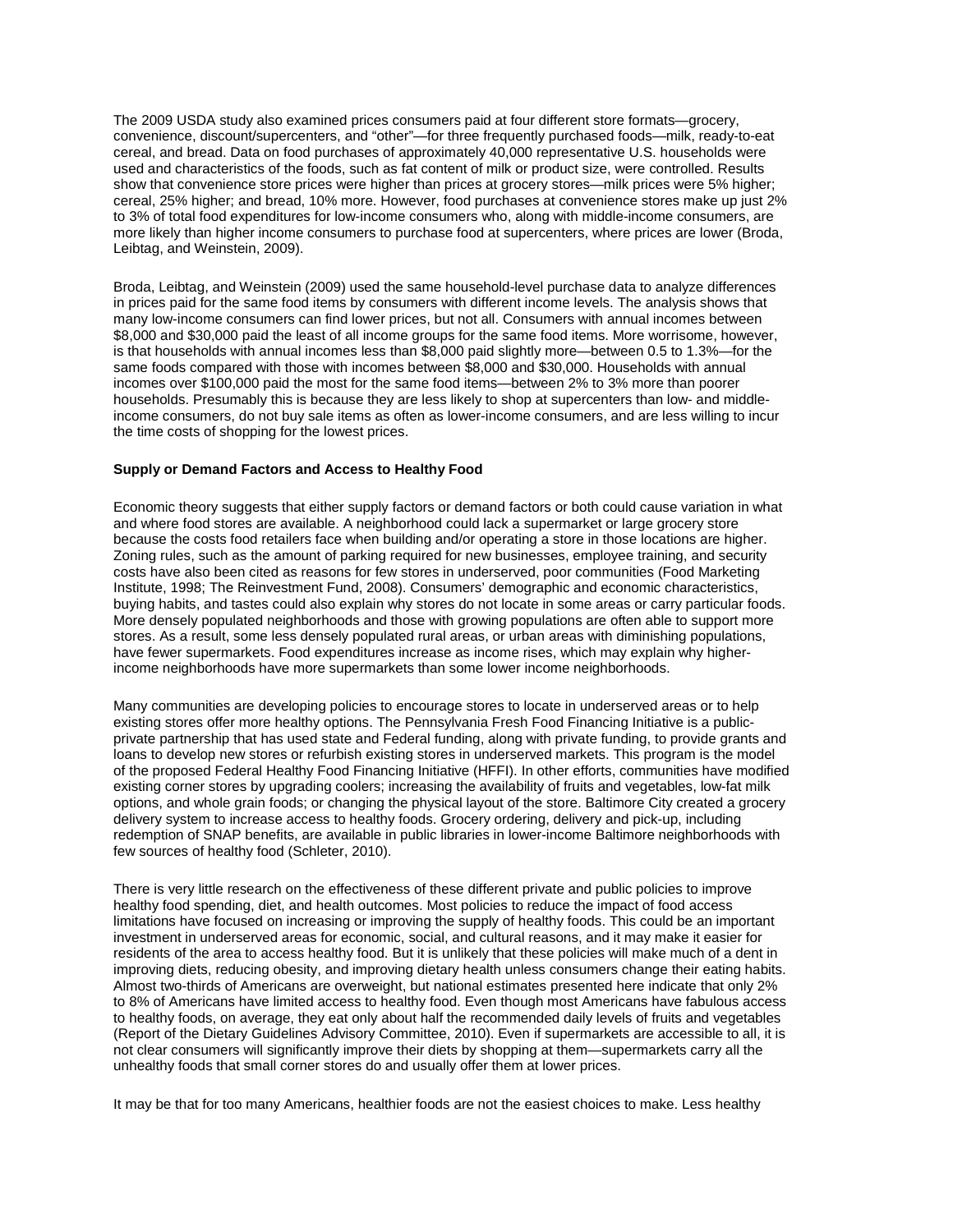foods could be relatively easier—and for many, tastier—to choose because they are easily accessible and because healthier foods, particularly fruits and vegetables and home cooked meals can take more time to plan and prepare. Unhealthy foods may "swamp" healthy foods in many areas (Rose et al. 2009), but perhaps particularly in areas that are food deserts. In addressing limited access to healthy foods and improving diets in general, it may be more important to encourage greater demand for healthy foods in a way that discourages demand for less healthy food.

### **For More Information**

Broda, C., Leibtag, E., and Weinstein, D.E. (2009, Spring). The role of prices in measuring the poor's living standard. Journal of Economic Perspectives, 23(2), 77-97.

Chen, S.E., Florax, R.J.G.M., Snyder, S., and Miller, C.C. (2010). Obesity, and access to chain grocers. Economic Geography. Early View Article. Available online: http://onlinelibrary.wiley.com/doi/10.1111/j.1944- 8287.2010.01090.x/abstract.

Cummins S., Findlay, A., Petticrew, M., and Sparks, L. (2005). Healthy cities: The impact of food retail-led regeneration on food access, choice and retail structure. Built Environment, 31(4), 288-301.

Diez-Roux A. (2009, January 26). The local food environment and health: Where are we and where do we go next? Presented at the IOM/NRC Workshop on the Public Health Effects of Food Deserts, Washington, D.C.

Food Marketing Institute. (1998). Urban Supermarkets. Washington, D.C: Food Marketing Institute.

Larson, N.I., Story, M.T., and Nelson, M.C. (2009). Neighborhood environments: Disparities in access to healthy foods in the U.S. American Journal of Preventive Medicine, 36(1), 74-81.

Ohls, J.C., Ponza, M., Moreno, L., Zambrowski, A., and Cohen, A. (1999). Food stamp participants' access to food retailers. Report submitted to U.S. Department of Agriculture, Food and Nutrition Service, by Mathematica Policy Research, Inc.

The Reinvestment Fund. (2008). CDFI financing of supermarkets in underserved communities: A case study. Supported by the CDFI Fund. Available online: http://www.trfund.com/resource/downloads/policypubs/TRF\_CDFI\_SupermarketStudy.pdf.

Report of the dietary guidelines advisory committee on the dietary guidelines for Americans. (2010). Available online: http://www.cnpp.usda.gov/DGAs2010-DGACReport.htm.

Rose, D., Bodor, J.N., Swalm, C.M., Rice, J.C., Farley, T.A., Hutchinson, P.L. (2009). Deserts in New Orleans? Illustrations of urban food access and implications for policy. National Poverty Center Working Paper: Available online: http://www.npc.umich.edu/news/events/food-access/index.php.

Rose, D., and Richards, R. (2004). Food store access and household fruit and vegetable use among participants in the U.S. Food Stamp Program. Public Health Nutrition, 7(8), 1081-1088.

Schleter, B. (2010, March 17). Virtual supermarket program provides food access to underserved communities. Health Department, City of Baltimore. Available online: http://www.baltimorehealth.org/press/2010\_03\_17\_VS\_PR.pdf.

U.S. Department of Agriculture. (2009, June). Access to affordable and nutritious food: Measuring and understanding food deserts and their consequences. Report to Congress. Administrative Publication No (AP-036), Available online: http://www.ers.usda.gov/Publications/AP/AP036/.

White House Task Force on Childhood Obesity. (2010). Solving the problem of childhood obesity within a generation. http://www.letsmove.gov/obesitytaskforce.php.